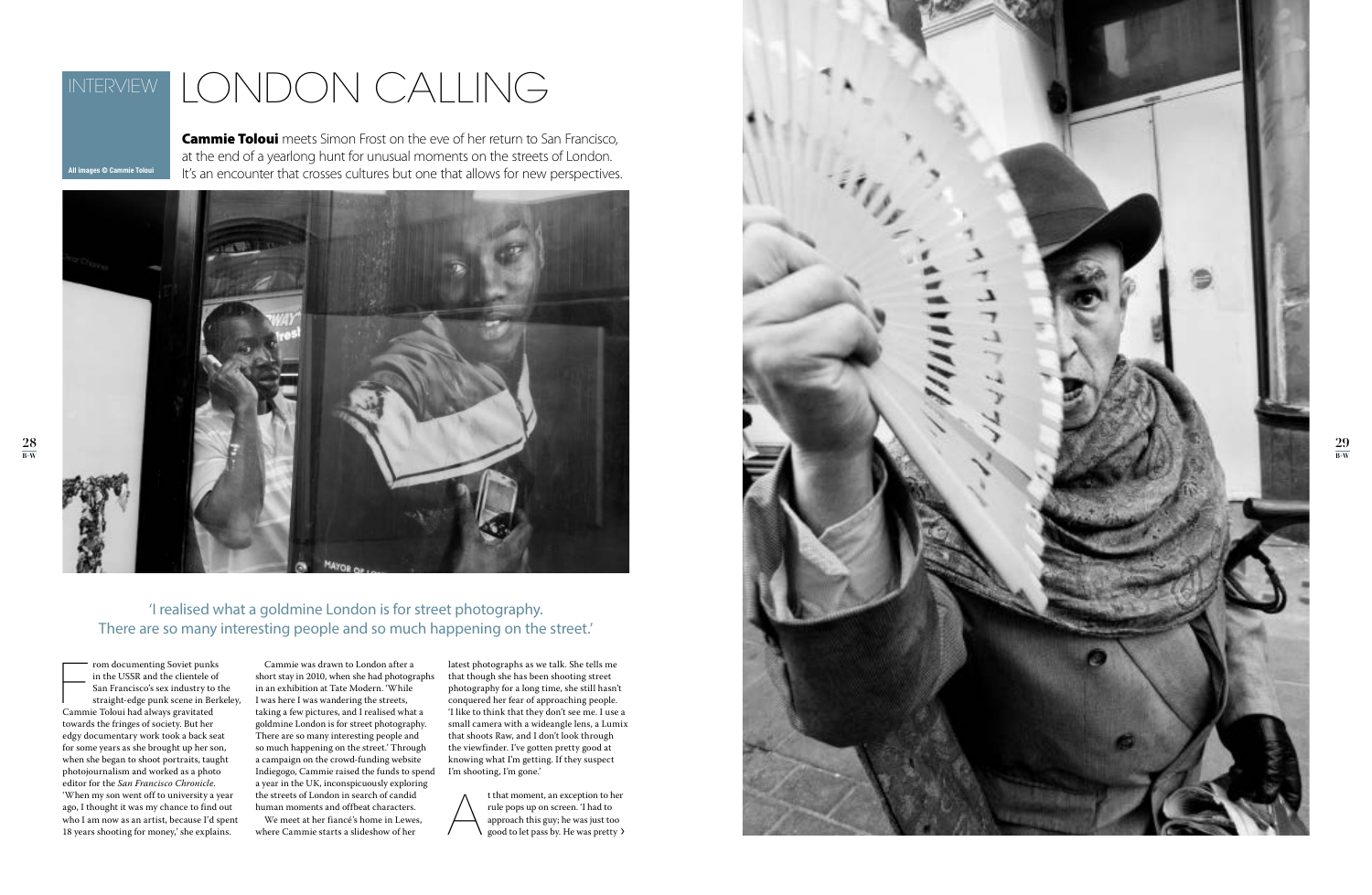



 $\frac{31}{\text{B}^+W}$